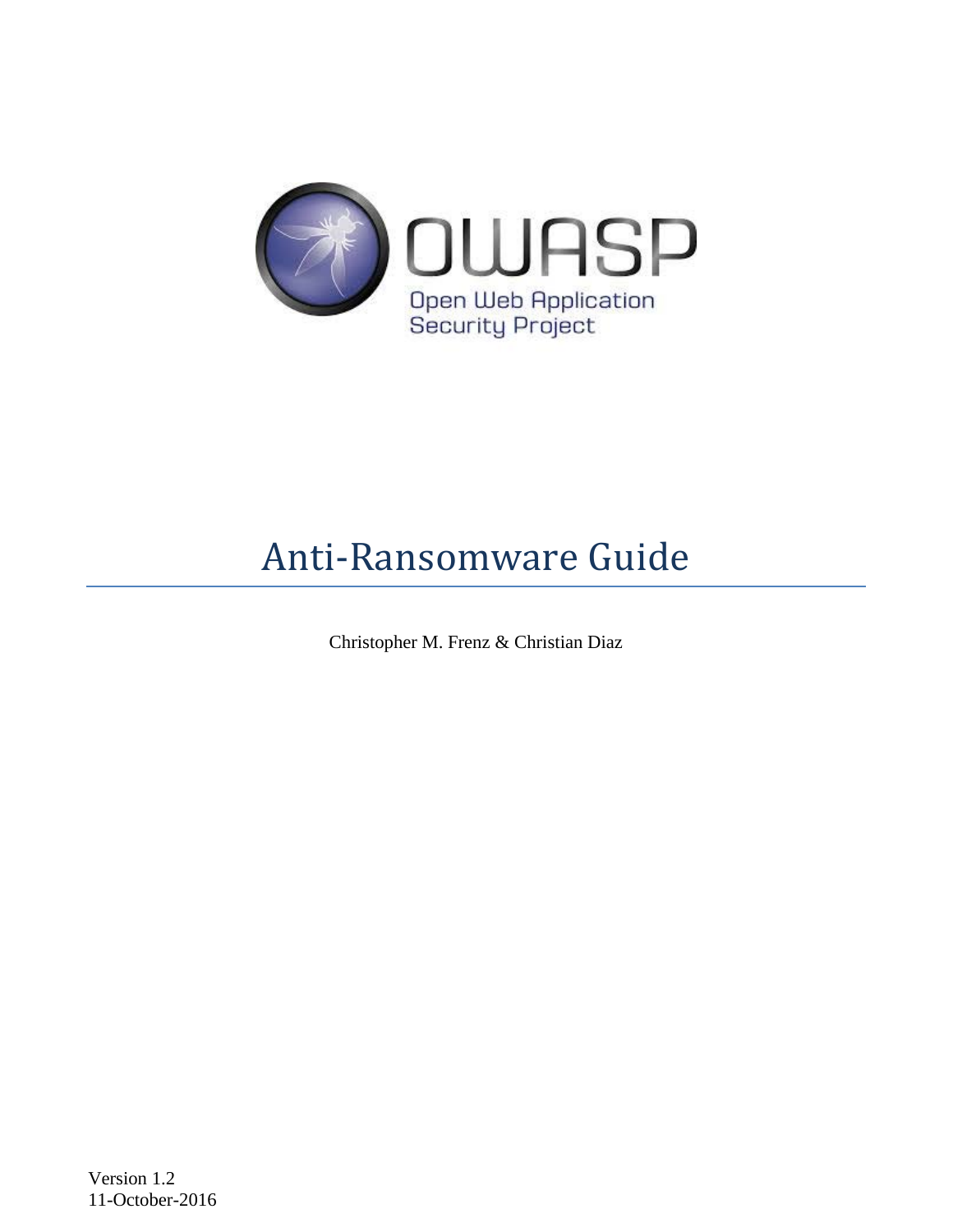# **Executive Summary**

Open up any newspaper or news site and an increasingly common headline is becoming "hospital held for ransom". While hospitals and other organizations often have downtime procedures that let them revert back to paper for dealing with power outages and other disasters, it is still a nightmare scenario to find your entire organization's IT infrastructure screeching to a halt all because someone clicked on a malicious link or opened a questionable email attachment. Moreover, many organizations have a significant number of legacy systems that make security a challenge and beyond very basic security provisions often do not have a corporate culture that is heavily focused on information security. This has left many organizations struggling with how to handle ransomware attacks. The below is meant to serve as a comprehensive defense in depth based checklist and guide to preventing ransomware from taking a foothold in your organization as well as ensuring the proper procedures are in place to deal with an actual ransomware outbreak in your environment. Given the prevalence of Windows systems as ransomware targets, the guide is geared towards a Windows environment but is designed to be product agnostic. Please note that the list is designed to be comprehensive and as such not all controls may be applicable to all environments.

# **Perimeter Protections:**

These are your first line of defense as stopping a threat before it gains access to any of your systems or employees is always ideal.

## *Firewall:*

While a firewall at the perimeter is probably already in place for most organizations, it is important to verify that your firewall is configured for egress filtering as well as ingress filtering. Ingress filtering controls what communications are allowed into the organization's network, while egress filtering controls what communications are allowed to leave the organization's network. Both egress and ingress access controls should be based on a least privilege model. Systems that do not need access to external information sources and systems should be blocked from communicating with external entities. A system without access to any external entities is far less likely to become an entry point for malware than an internet connected system. Moreover, in the event that a ransomware infection takes place it will not be able to phone home if proper egress filtering is in place. Logging should also be turned on on the firewall as repeated access attempts being logged to known malicious IP addresses can serve as an indicator of a problem.

# *Proxy Server/Web Filter:*

As mentioned above, cutting systems off from the internet completely is a great defense where feasible, but the reality is that completely blocking internet on all systems is likely not feasible and would be a hindrance to business operations. Internet connected systems should be configured to go through a proxy server that allows for Web content to be filtered, with firewall rules ensuring that proxied Web access is the only means of egress for http and https connections. While a whitelisting approach to Web access is most ideal, organizations should at a minimum use their filtering appliance to block access to known malicious sites, spam/phishing sites, proxy avoidance sites, pornography, and all other categories of sites deemed unnecessary for normal business operations. It is also recommended, where feasible, that any website yet uncategorized by the vendor be blocked as there is a higher chance of such a site being malicious in nature than being a new valid business site. While it may be politically unpopular within many organizations, it is also strongly recommended to block access to personal email, file sharing sites, social media, instant messaging, and advertising networks at this level. Special exemptions for file sharing sites, social media, etc, can be added on an as needed basis. Prohibiting the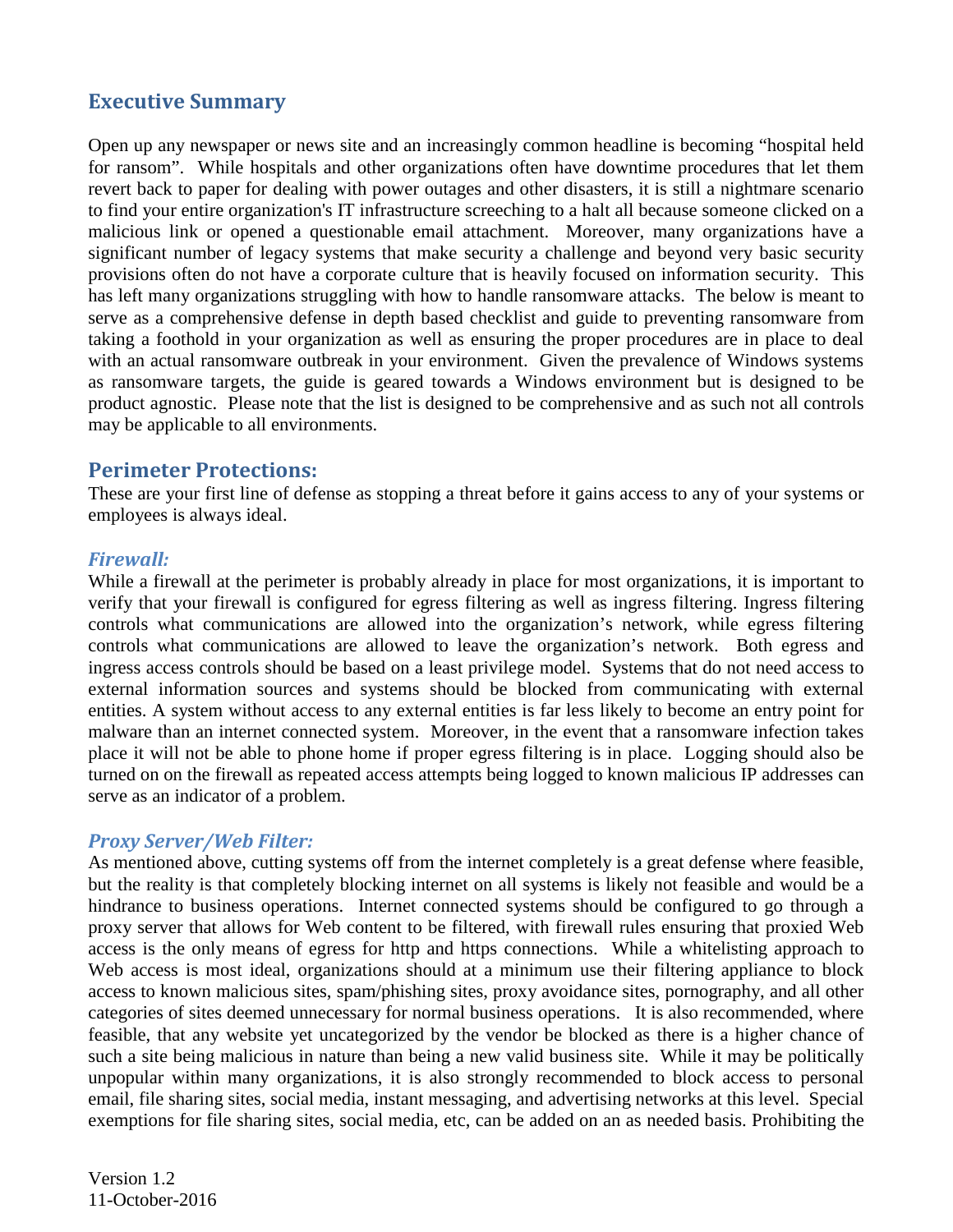download of executable files (e.g. .exe, .scr, etc) onto endpoints should also be put in place. Many proxy servers/Web filtering appliances also have the ability to scan incoming web content with an AV engine. Where this is supported it is recommended that it be turned on and that where feasible a different AV engine than the one used internally used to enhance the likelihood that a signature exists for a relatively new threat. Web filters should be updated regularly to ensure that categorizations for malicious and other sites are always current.

In addition to the blocks stated above it is advised that Web traffic to the following top level domains be completely blocked as results from Spamhaus [\(https://www.spamhaus.org/statistics/tlds/\)](https://www.spamhaus.org/statistics/tlds/) and BlueCoat [\(http://www.tripwire.com/state-of-security/security-data-protection/cyber-security/most](http://www.tripwire.com/state-of-security/security-data-protection/cyber-security/most-suspicious-tlds-revealed-by-blue-coat-systems/)[suspicious-tlds-revealed-by-blue-coat-systems/\)](http://www.tripwire.com/state-of-security/security-data-protection/cyber-security/most-suspicious-tlds-revealed-by-blue-coat-systems/) suggest that the majority of sites hosted on these TLDs are suspicious in nature:

| <b>Top Level Domain</b> |
|-------------------------|
| .accountant             |
| .biz                    |
| .click                  |
| .country                |
| .cricket                |
| .download               |
| .gdn                    |
| .gq                     |
| .kim                    |
| .link                   |
| .party                  |
| .review                 |
| .review                 |
| .science                |
| .stream                 |
| .tk                     |
| .top                    |
| .trade                  |
| win.                    |
| .work                   |
| .zip                    |

#### *SPAM Filter:*

As a perimeter defense we are discussing SPAM filters that filter email before they hit your corporate mail server or if you are using hosted email ensuring that the SPAM filtering made available by your hosting provider is turned on. It is far better to block at the perimeter known SPAM, mail containing malicious links, and mail containing malicious attachments, that to let other internal layers of defenses handle it. It is also recommended to block any message that contains executable attachments such as .exe or .vbs files. For institutions that do not have any international presence it may also be advisable to block all emails coming from locations outside of North America and whitelisting any necessary exceptions. As with Web filtering software, SPAM filters should always be kept up to date to ensure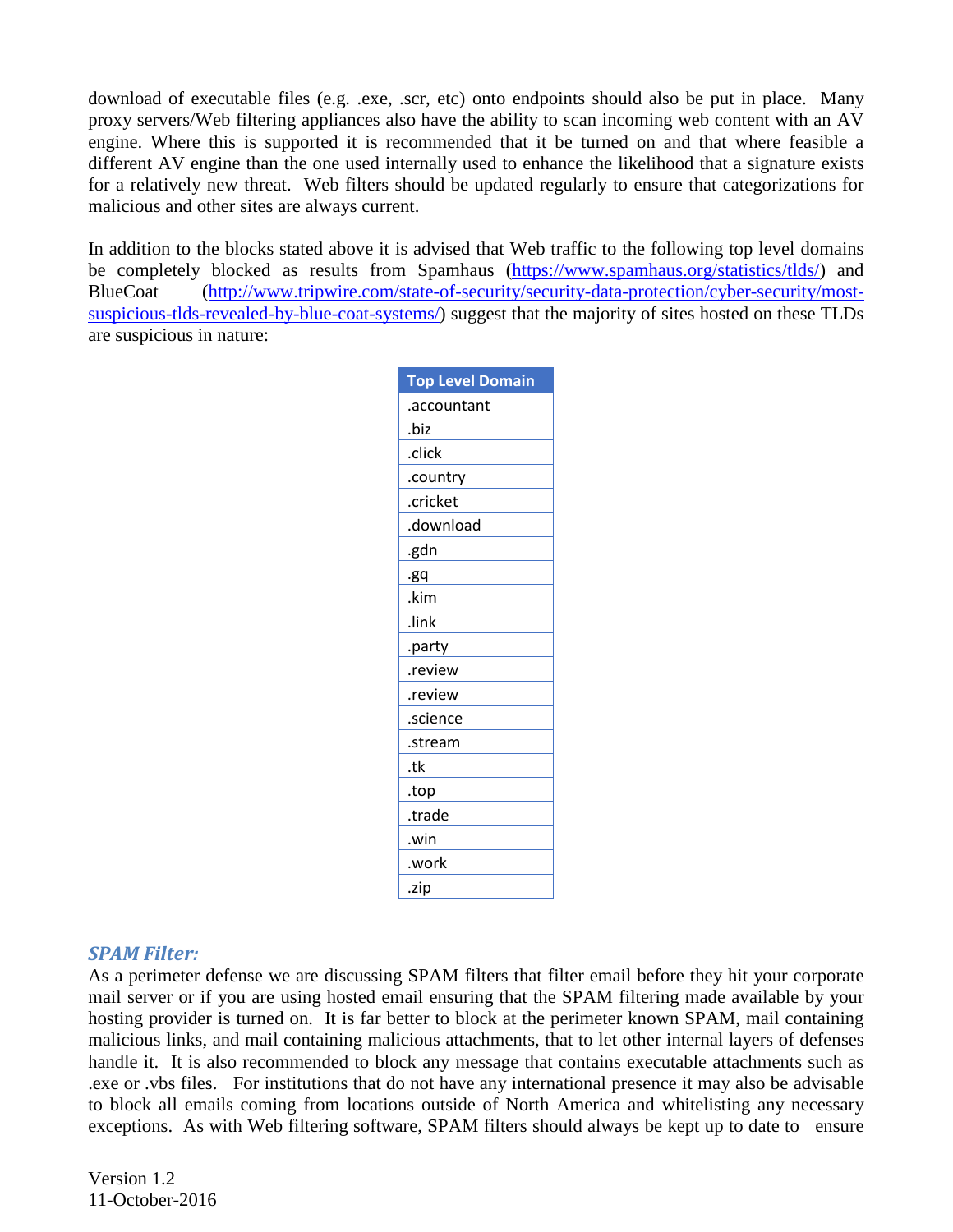they have the latest block lists and that their AV engines have the latest signatures for analyzing attachments. Where feasible the AV engine used in the SPAM filter should be different than the AV engine used on endpoints where email will be accessed.

# **Network Defenses:**

Defenses than can be deployed on the LAN to help detect and mitigate malware outbreaks.

# *DNS Sinkhole:*

While connectivity to malicious sites is ideally blocked at the perimeter, an extra layer of defense against establishing connections to malicious sites can be added by creating a DNS sinkhole which will prevent connections to certain domains by giving out false information when a DNS request comes in for one of the domains in the sinkhole. As with perimeter defenses, preventing any system or person from accessing malicious content is always far preferable to mitigating it once it has been downloaded to or accessed by an endpoint. Ideally your sinkhole domain list will be from a different source than the one used on your Web filter to ensure more comprehensive coverage of malicious domains. A tutorial on creating DNS sinkholes on Windows DNS servers can be found at: [https://cyber](https://cyber-defense.sans.org/blog/2010/08/31/windows-dns-server-blackhole-blacklist)[defense.sans.org/blog/2010/08/31/windows-dns-server-blackhole-blacklist](https://cyber-defense.sans.org/blog/2010/08/31/windows-dns-server-blackhole-blacklist)

## *Network Segmentation:*

Network Segmentation via VLANs and ACLs that control traffic between VLANs will not work to prevent a ransomware attack from gaining access to your systems, but will be invaluable if a malware infection is able to gain a foothold within your organization. Network segmentation can help to ensure that a malware infection, or other security issue, stays isolated to just the network segment the infected endpoint is on and does not spread through the entirety of the organization. It is particularly important for organizations that maintain legacy systems which are no longer able to receive security updates.

# *Virtual Machine Segmentation:*

Just as the network segmentation discussed above is key in ensuring that the number of systems a malware infection can spread to is minimized, it is important to remember that many virtual machine communications take place across the back plane of a server and do not transverse standard network equipment like switches. For heavily virtualized environments it is advisable to deploy virtual machine segmentation technologies, such as Vmware's NSX or Microsofts HNV, to ensure that virtual machine communications can be controlled with network security mechanisms that are equivalent to that of physical systems.

# *Network Intrusion Detection System (NIDS):*

Having a network IDS in place will likely not be a highly effective way of preventing malware from gaining access to your system as most are geared more towards detecting exploit attempts than malware, but a NIDS system can be used to alert to potential outbreaks since they can be used to alert if communication attempts are being made to malicious IP addresses such as command and control centers for botnets and key generation sites for ransomware tools. The earlier IT and infosec staff are alerted to the presence of malware outbreak, the better the chance there is at successfully containing the incident, and this is one such avenue of detection that can be employed. Depending on the deployment, NIDS systems may also help to pinpoint a system within the organization that is attempting to infect other systems.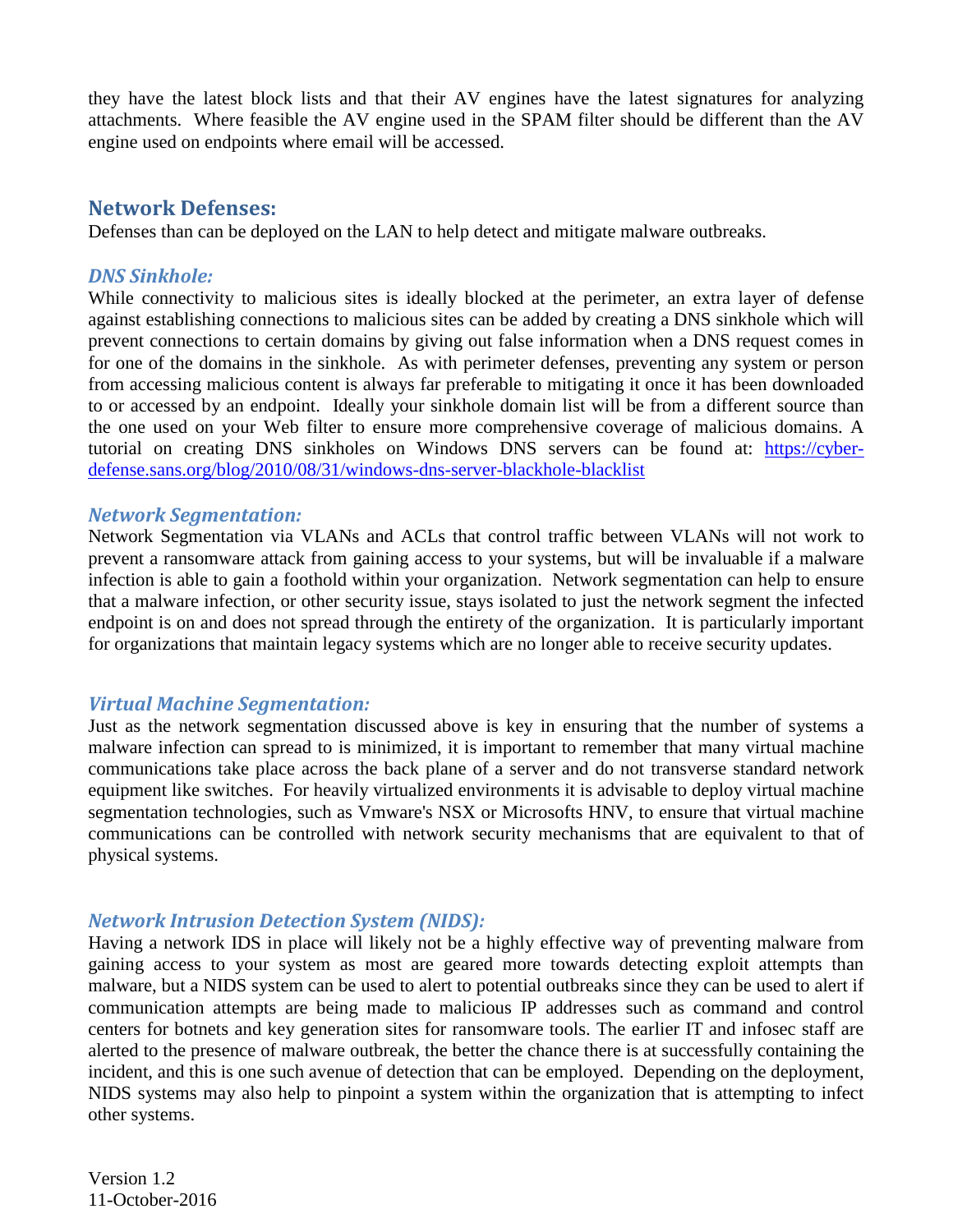# **Endpoint Protections:**

Protections that exist on desktop PCs and other systems that users interface with.

# *Fully Patched and Updated:*

Ransomware and other malware often use a variety of exploits to gain a foothold onto systems and ensuring that the OS and all applications on the system are fully patched and updated will minimize the number of ways that endpoints can be successfully exploited. With regards to ransomware keeping your email client, browser, and Flash fully updated is of critical importance. Organizations should have robust procedures in place for ensuring proper patch management and the routine patching of software.

## *No Unnecessary Applications and Services:*

If an application does not exist on the system it cannot be exploited so ensuring that endpoint configurations also follow a least privilege model is an effective way of reducing the attack surface of endpoints. It is particularly advisable to not run Java and Flash on computers that do not require it.

## *No Administrative Rights:*

Administrative rights should only be used for administrative tasks and normal computer usage should never be performed from an account with administrative privilege. This will prevent many types of malware from gaining a foothold as they users account may simply not have the proper permissions to "install" the malware.

# *Antivirus (AV):*

Antivirus should be run on all endpoints and configured for on access scanning of files and other resources. Antivirus should be kept up to date and alerting should be configured to notify IT staff on any possible infections. It is important to remember that AV is largely signature based and, as such, can only effectively detect known threats. AV may not provide any protection against a novel virus or a new malware variant. Ideally this is a different vendor than one used to scan for viruses at the perimeter defense level.

# *Host Based Intrusion Detection/Prevention Systems (HIDS/HIPS):*

These systems could be standalone or integrated into an endpoint protection solution from an AV vendor. They work to detect suspicious changes to critical system files, potential buffer overflows, and other potentially suspicious activity on endpoints. They may help to provide earlier insight into a possible outbreak and some have a limited ability to mitigate certain exploit attempts.

#### *Web Filtering:*

Many endpoint protection packages provide an additional means of filtering malicious Web content and it is advisable to turn these filters on as well, particularly if the recommended practice of using a different vendor for internal systems vs. the perimeter is followed. This will increase the chance that malicious Web content is blocked before a system or user has the ability to access it.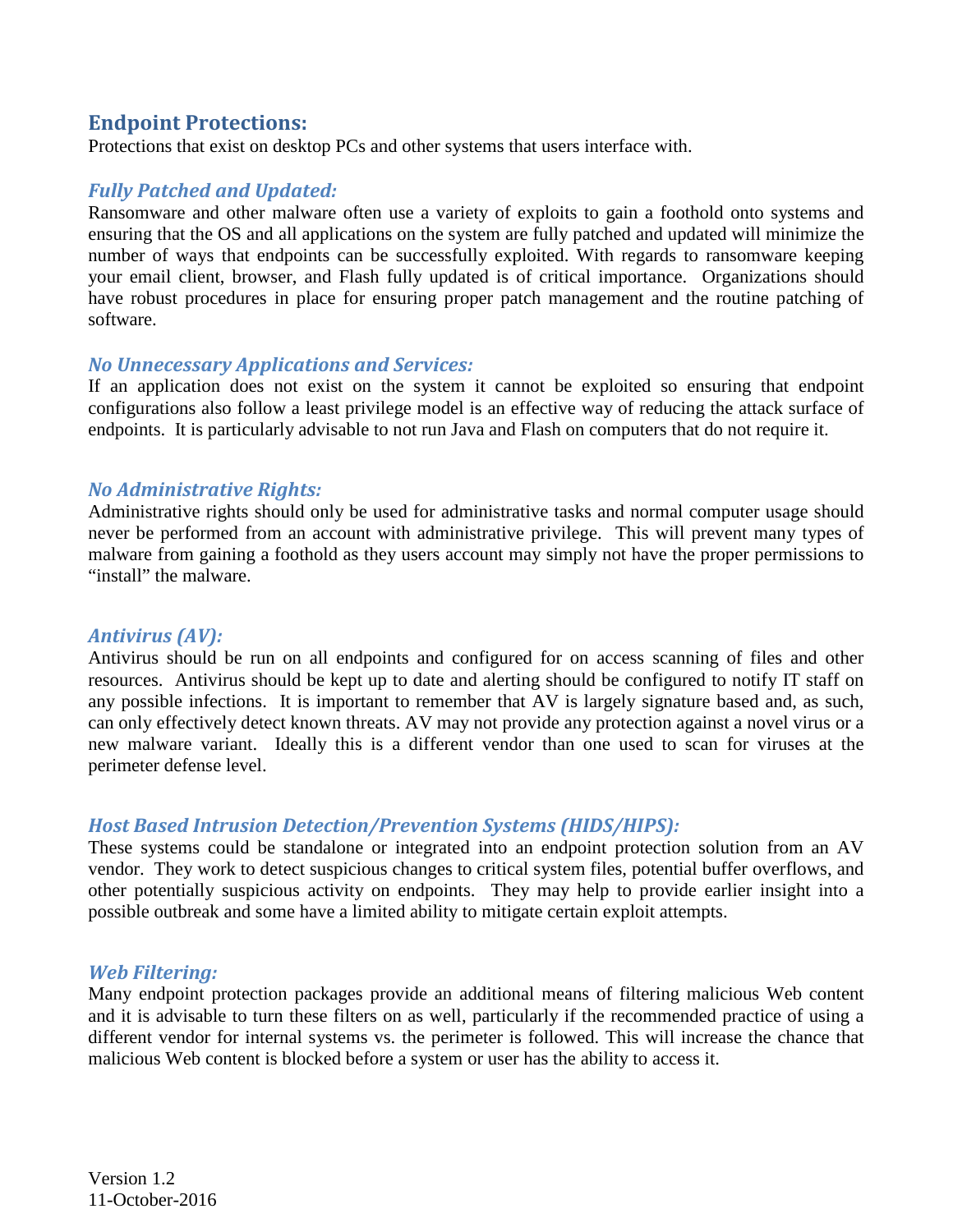#### *SPAM Filtering:*

As with Web filtering, SPAM filtering is also possible at the endpoint level and having a different filtering solution in place on endpoints can help to increase the odds that SPAM and malicious emails that bypass perimeter defenses are detected. This is critical since certain ransomware variants like Locky are commonly spread through malicious email attachments.

#### *Disable Support for Macros:*

Macros and other executable content can be embedded in documents used within office applications and PDF files. Odds are that most users in your organization have no legitimate need for such features and support for such features should be turned off by default.

# *Software Restriction Policies/AppLocker:*

GPO policies can be set to blacklist certain applications from running and to blacklist applications from running in certain locations such as the AppData folder of a user's profile, which is a common malware target. Organizations can develop their own policies or use the anti-ransomware policies made available by organizations like Third Tier. As an alternative to GPO blacklists, the free CryptoPrevent utility can also be used to deploy software restriction policies to endpoints. Such policies are a nice compliment to AV software as they are not signature based and may prevent event novel malware variants from running successfully. Just be sure to test any such policies to ensure they do not interfere with any legitimate applications that are used within your environment. A better approach than blacklisting would be an application whitelisting approach, but this is more challenging and time consuming project in order to ensure that no critical applications are broken once only whitelisted applications are allowed to run.

#### *Hosts file:*

Hosts files are checked prior to DNS to resolve IP addresses and like DNS sinkholes can be used to prevent malicious domains from being properly resolved. In addition to other Web filtering mechanisms this could provide another layer of defense against a user or system potentially connecting to a malicious site.

#### *Disable USB Access:*

While not as common as Web and email based transmission vectors there have been variants of the CryptoLocker ransomware that have been known to spread via USB drives. Wherever feasible, USB drive access should be blocked.

#### *Virtual Desktop Infrastructure:*

If the organizations endpoints are virtualized an additional option for malware defense is to ensure that all VDI desktops are non-persistent and that the systems revert back to a predefined state after each session. This ensures that any malware that infected a VDI desktop is eliminated once the users sessions ends, since the system reversion will restore the desktop to a "like new" pre-infection state.

#### *Enhanced Mitigation Experience Toolkit (EMET):*

EMET is a free utility released by Microsoft that helps to detect and prevent exploits that seek to take advantage of memory corruption. EMET is also a nice addition to techniques like AV, because it is not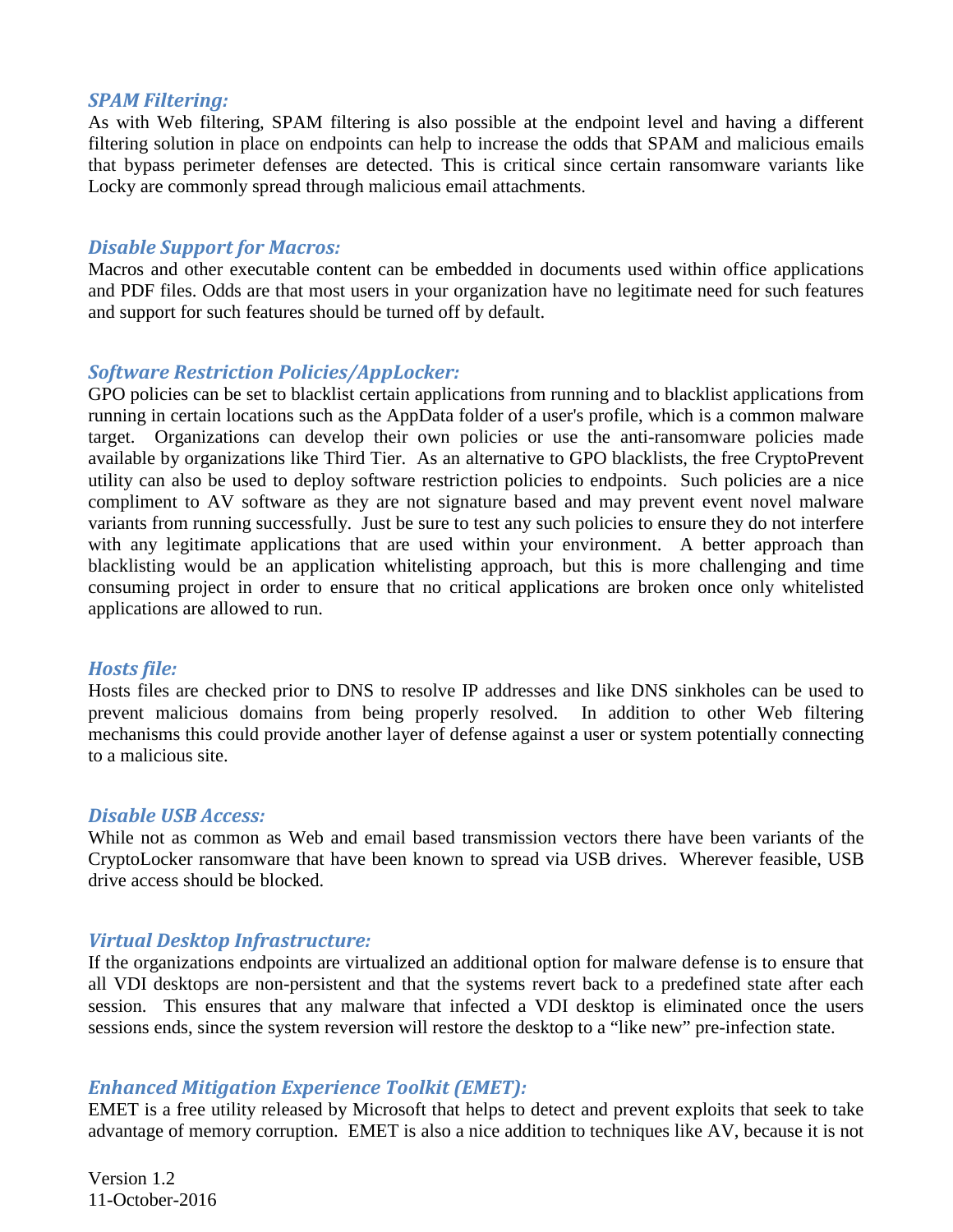signature based and as such has a chance at stopping even novel malware and exploit attempts. Be sure to test EMET thoroughly before deploying though to ensure it does not interfere with any of the legitimate applications used in your enterprise. More information about EMET can be found at <https://technet.microsoft.com/en-us/security/jj653751>

# *Local Administrator Password Solution (LAPS):*

While the authors are not aware of any known ransomware variants that spread to other systems using pass the hash techniques, it is a common exploitable vulnerability present in many windows environments since the local admin password for each machine is common across all systems. LAPS randomizes the local admin password of systems and stores the passwords in Active Directory. It further allows for access controls to be put into place to control who can lookup these AD stored local admin passwords. LAPS thus makes it harder for attackers and potential worm like malware to move laterally through a breached organization. More information about LAPS can be found at <https://technet.microsoft.com/en-us/library/security/3062591.aspx>

# *Application Sandboxing:*

Application sandboxing is a method of isolating applications so that they only have access to a strict set of tightly controlled resources such as memory and disk space. Typically sandboxed applications are prevented from permanently committing any changes to disk. As such sandboxing application such as web browsers and their respective plugins can help to prevent certain forms of ransomware from impacting your system as the sandbox has the potential to keep the ransomware from accessing the files on your hard drive or network shares.

# **NAS Server:**

Most organizations have shared drives hosted on some form of NAS device that can have shares that are affected by ransomware. The protection mechanisms listed below are in addition to all of the protection mechanisms, such as fully patched, AV, etc, described under endpoint protection.

# *File Permissions:*

A common principle in information security is that of least privilege whereby individuals should only have access to what is required to do their jobs and no more. Unfortunately with regards to network shared drives it is not uncommon for many organizations to experience scope creep with regards to permissions over time. IT is not always properly informed when an employee is transferred to a new department or in some other ways changes roles within an organization. This often results in permissions being added for the new role, but the no longer needed permissions of the old role remaining in place. While it is a good security practice in general to remove unnecessary access permissions, given the spike of ransomware attacks now is a very pertinent time for organizations to audit access permissions on all file shares and ensure that least privilege is being enforced. It is will be significantly more difficult for a malware infection to encrypt files if the user does not have access to the files in the first place. Thus, while this control may not help prevent a ransomware attack, it can go a long way towards mitigating how much data in your organization is impacted.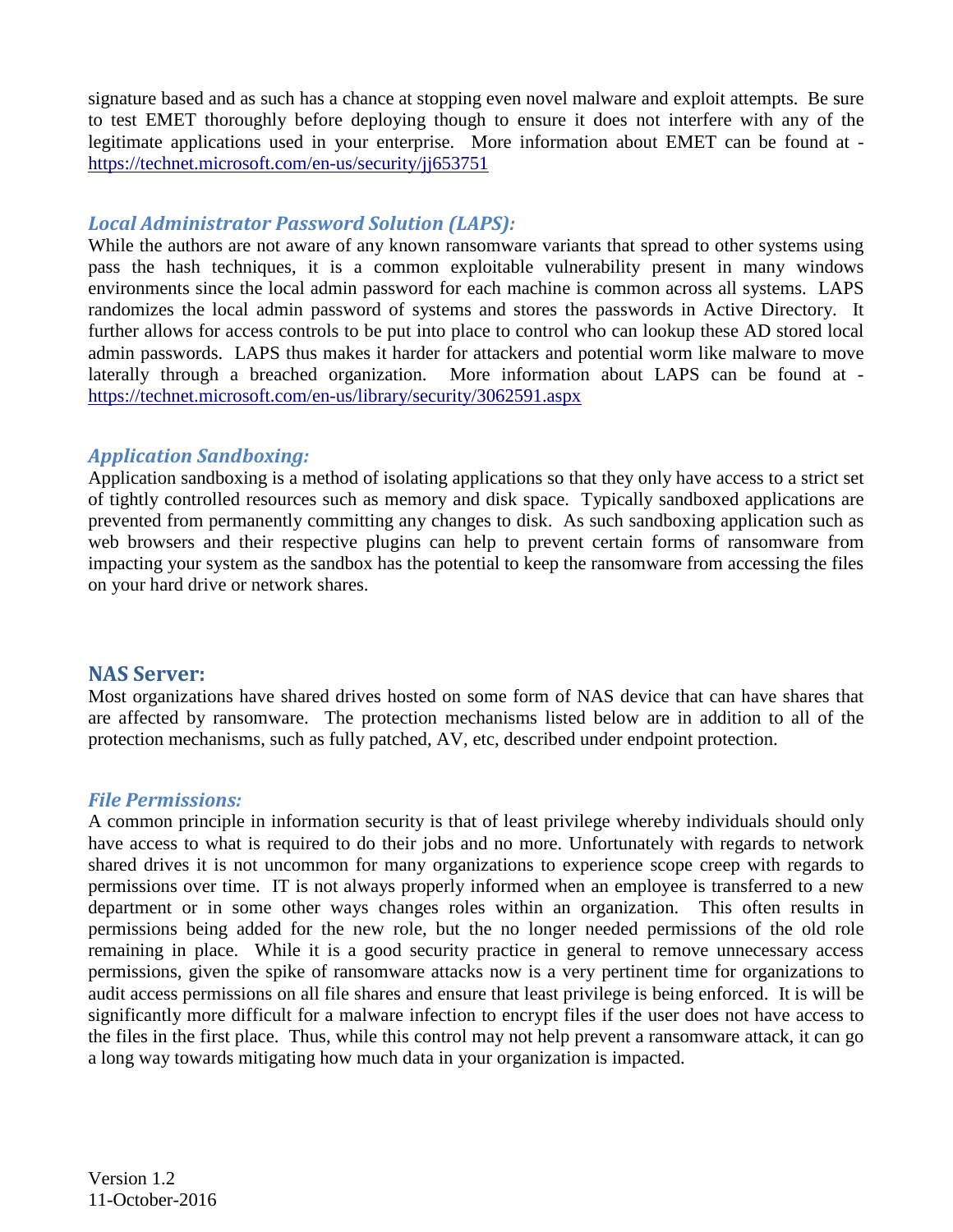## *Shadow Copies:*

While some newer ransomware variants have some ability to prevent data restoration from shadow copies having point in time snapshots of your data can provide a quick way of restoring data in many cases. Windows supports taking point in time snapshots of storage data and the ability to roll back to previous point in time versions of files.

## *Virtual Machine Snapshots:*

Virtualization of server infrastructure is quite common and it is also possible to protect against ransomware by taking regularly scheduled virtual machine snapshots that will allow you to roll the virtual machine state back to a previous point in time. This can provide an alternate recovery option in the case a ransomware attack hits.

## **SIEM and Log Management:**

Firewalls, servers, IDS devices, Web filters, endpoints, etc all generate log data which may provide clues to a malware outbreak. Having a SIEM solution monitor and process these logs may help to provide an early indication of a possible malware outbreak and as such may help to improve upon response times. Having this data centrally collected may also help in the analysis of it if a root cause analysis later needs to be performed.

## **Backup:**

In case an attacks hits, recovering from a ransomware attack will take the presence of proper backup and recovery plans.

#### *Backup and Recovery Plan:*

The organization should have a well-defined recovery point and recovery time objective for each asset, which will help them to determine the proper backup technologies and procedures for their particular environment. There should be clearly documented policies and procedures in place for describing backup schedules, how data is supposed to be backed up or recovered, who is responsible for backups and recovery, etc. It also pays to have employees cross trained in this area.

#### *Storage Snapshots:*

In most large environments, server storage is often housed on a SAN and most modern SAN appliances let you retain one or more snapshots of your storage volumes. Storage snapshots should be configured so that if necessary a volume can be rolled back to a previous state that was snapshotted prior to the outbreak. The frequency of snapshots should be determined according to your organizations predetermined recovery point and recovery time objectives.

#### *Offline Backups:*

While technologies like real time replication between SANs or data centers are great for business continuity purposes, they are not much use in recovering from a ransomware attack as the encrypted versions of files will be rapidly replicated to other locations as well. To successfully restore data from backup following a ransomware event backups should be taken in a pull only manner and stored offline to ensure that backup data does not become encrypted and unrecoverable as well. While not as sexy as many newer disk based backup systems, tape can still serve as an ideal backup medium for storing multiple historical point in time snapshots of data from within an environment. Backup frequency should be determined according to your organizations predetermined recovery point and recovery time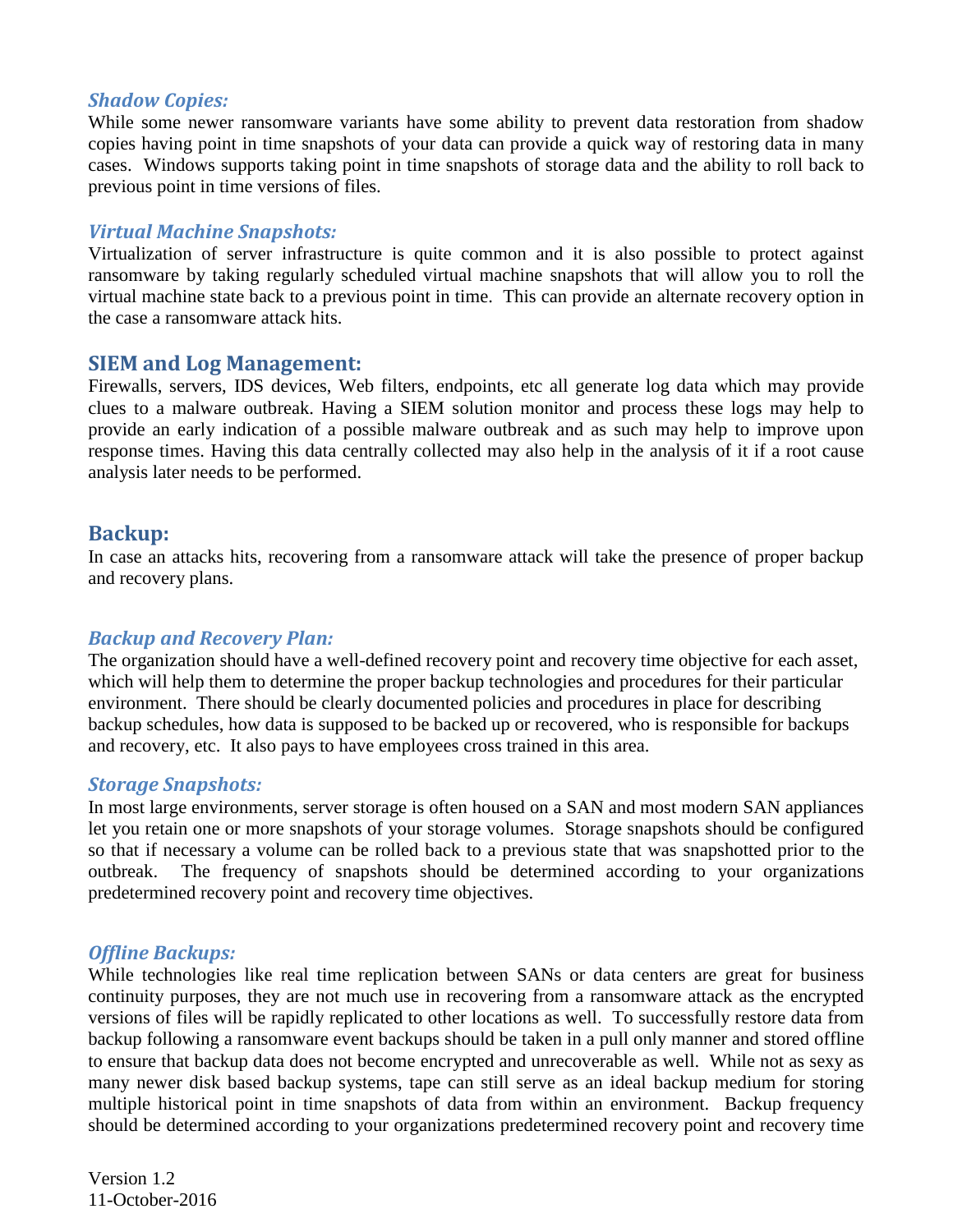objectives.

# *Testing of Backup and Recovery:*

Disaster recovery plans are often put to the wayside until disaster actually strikes which can be a big mistake. Backup and recovery should be successfully tested on a routine schedule to ensure that all systems are working properly and that staff members are knowledgeable enough to actually operate the systems. You do not want to wait to find out that a critical server was not being backed up properly after a ransomware attack or other disaster occurs. Routine testing will also improve the recovery time in the event that a disaster actually does strike.

# **Awareness Training:**

Despite many protection mechanisms, the reality is that it is still possible for a malicious email or malicious link to get through and find itself presented to a user. In this case, while AV, software restriction policies, and other endpoint defenses may still protect you the best defense is a welleducated user capable of recognizing a suspicious email and reporting it to the IT department for investigation in a timely manner. The sooner such suspicious communications are reported, the sooner they can be blocked at the perimeter, AV companies contacted to create signature, and other defenses deployed to help stop the spread of the threat throughout the organization.

# **Incident Response:**

While hopefully all of the above defenses keep incidents to a minimum, organizations need to be prepared for the reality that no matter how controls are in place a ransomware incident is always a possibility.

#### *Incident Response Plans:*

One of the worst things an organization can do is wait until an incident occurs to begin to think about how to deal with one. Organizations should have a clear cut plan in place that defines how they will react to an incident and who will be responsible for what actions during the detection, containment, eradication, and recovery phases. It is also important all staff are made aware of the plan and are trained to respond appropriately and effectively. For organizations without any sort of incident response plan in place, a good starting resource is [https://www.sans.org/reading](https://www.sans.org/reading-room/whitepapers/incident/incident-handlers-handbook-33901)[room/whitepapers/incident/incident-handlers-handbook-33901](https://www.sans.org/reading-room/whitepapers/incident/incident-handlers-handbook-33901)

# *Mock Incidents:*

When an incident occurs the best way to mitigate the damage is to detect and contain the incident as quickly as possible. The best way to do this is to routinely test your incident response plan to see how people within your organization respond to a mock incident. While there are many mock incidents that could be conducted some recommended starting ones would include a phishing campaign against employees and a simulated malware outbreak, which can be safely done using an EICAR test string.